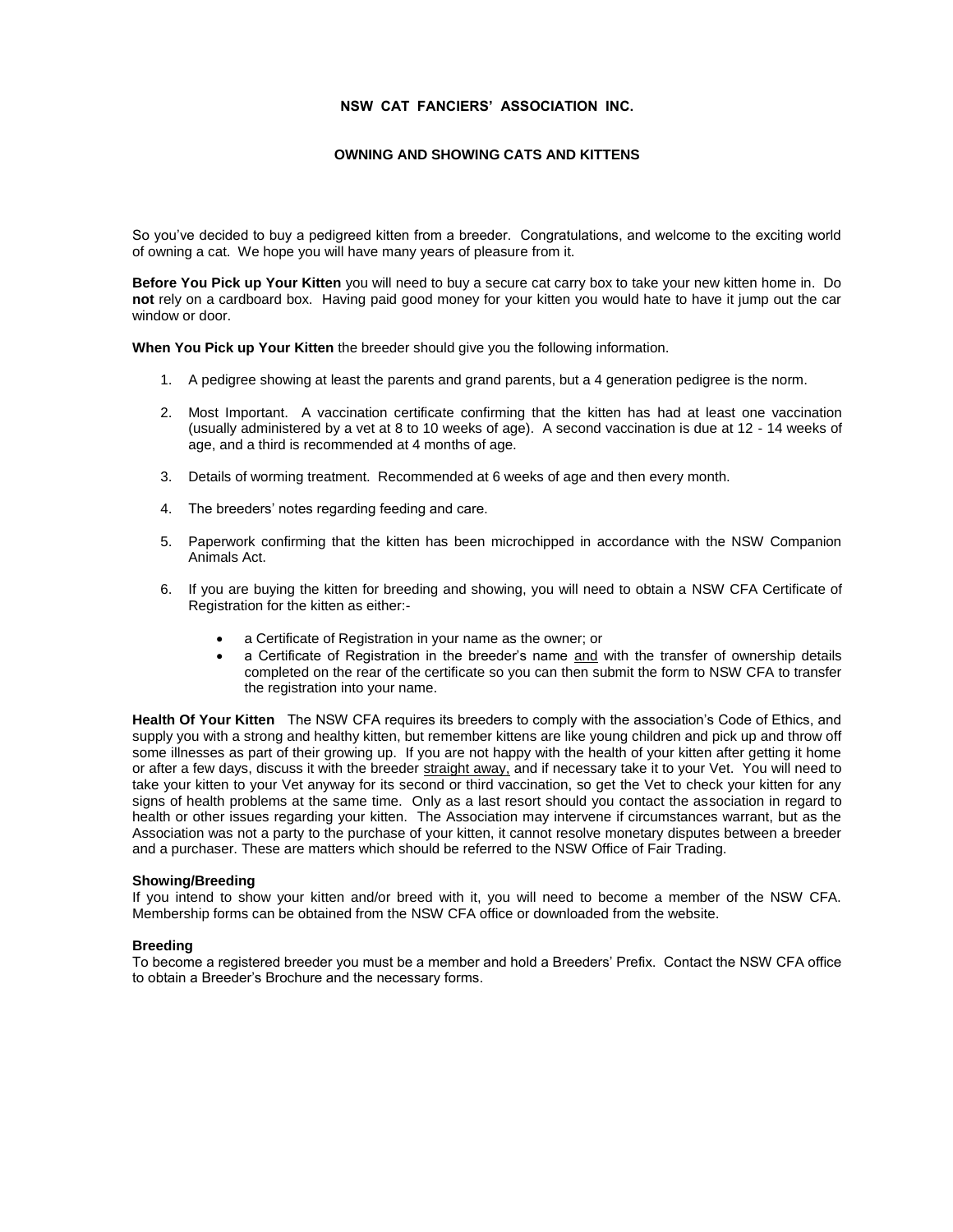# **NSW CAT FANCIERS' ASSOCIATION INC.**

## **OWNING AND SHOWING CATS AND KITTENS (continued)**

#### **Showing**

So, you have decided to show your kitten. The following will be useful tips.

## **Show Dates**

A calendar of show dates and show contacts is available from the office or website.

## **How to Enter a Show**

Show Schedules (with entry forms) will be mailed to you on request to the Club contact (listed on the calendar), or can be downloaded from the website.

An information sheet giving details on how to complete the necessary show entry forms can be obtained from the office. The breeder of your kitten should also be able to help you with this.

| Sexes of Cats: | Male (entire male); Female (entire female);                      |
|----------------|------------------------------------------------------------------|
|                | Neuter (castrated/desexed male); Spay (castrated/desexed female) |

Ages of Cats: Kitten – up to 9 months of age: Cat – 9 months of age and over

#### **What You Need for Showing**

- 1. A secure cat carry box to use to carry your cat into the show hall.
- 2. A set of show curtains (plain white cotton or similar) and a white towel or base for your cat to sit on (or hide under) during the show. Show cages are either Single or Double of the following dimensions; Single – 460 wide x 460 deep x 460 high (18" x 18" x 18") Double – 690 wide x 460 deep x 460 high (27" x 18" x 18") Usually cats and older kittens of the larger breeds require a double cage, and there is an extra charge for a double cage.
- 3. A clear or white plastic litter tray and litter such as Breeders Choice or OzPet Animal litter NOT clay litter. Litter trays may be left in the cages during judging if you so desire.
- 4. Some favourite food to give to your cat after judging is completed. It is recommended that you do not feed your cat on the morning of the show - this will lessen the risk of "accidents" during judging.
- 5. A spare set of curtains and base just in case your cat soils its cage.
- 6. A water dish with back hooks so you can hang it off the wire door of the cage, as your cat will probably tip over the water bowl if it is just placed in the cage.
- 7. Grooming comb, brush, or soft cloth for a last minute touch up before judging. Please note that you are not permitted to use talcum or grooming powders on your cat in the vicinity of the cages.
- 8. A bag to carry all your show gear.

#### **Pre-Show Grooming**

Showing a cat is like entering it in a beauty contest. Your cat must be well presented and groomed. Most shorthaired cats require little grooming, just regular brushing or stroking with the hand or a damp chamois. However, longhaired and semi-longhaired cats require bathing, blow drying, and grooming before each show to ensure their coats are in tip top show condition. Check with your breeder, and other longhair exhibitors, as to the best way to do this, and what shampoos or conditioners to use.